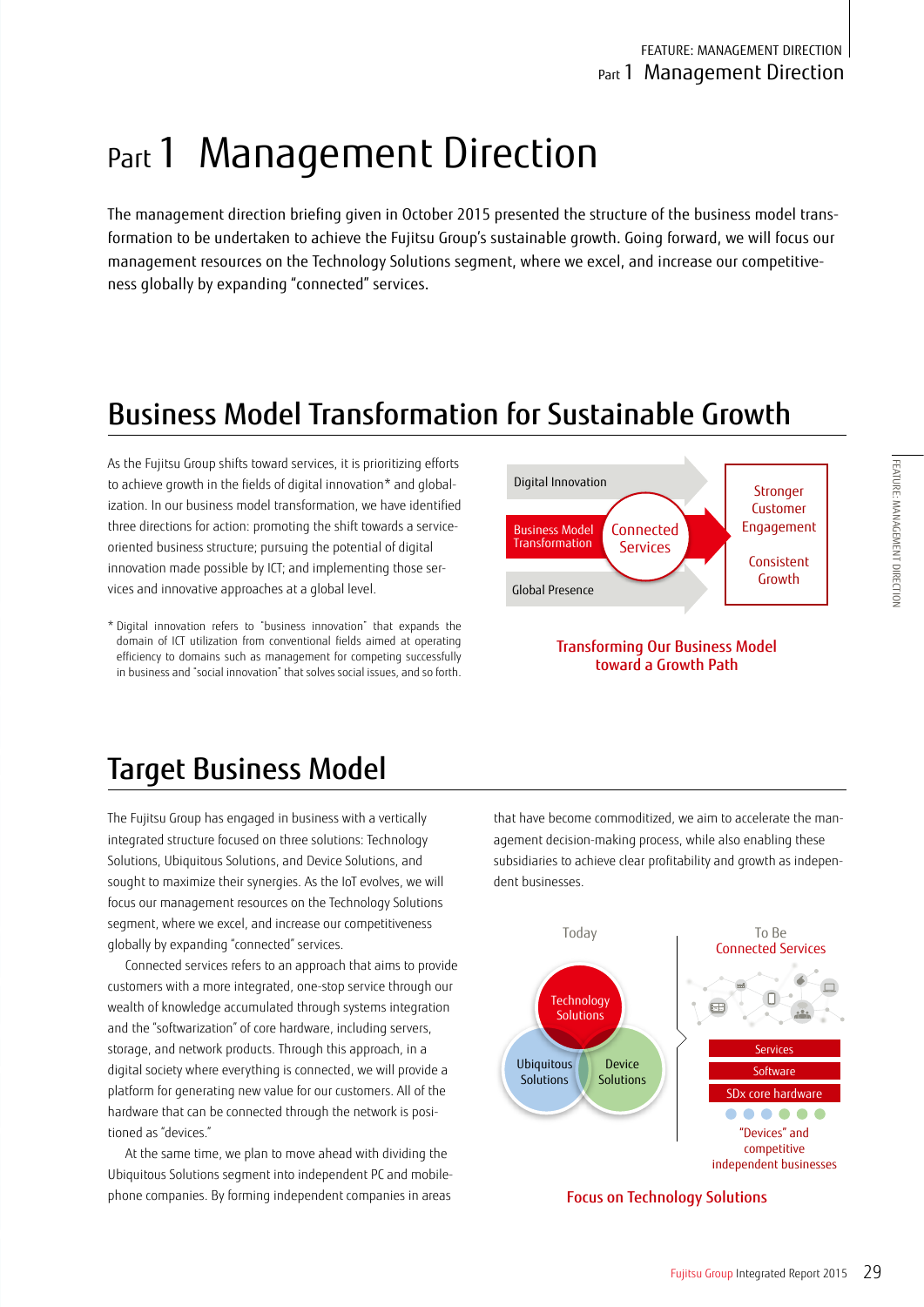# Initiatives to Improve Global Sector Profitability

In the global sector, we launched the new global matrix organization in April 2014 and have continued to strengthen our initiatives in this area. We will advance this organization based on the results of our efforts through the year. As opportunities expand globally, we will accelerate our efforts to enhance profitability in the global sector by strengthening the front lines of our business.

### Strengthen the EMEIA Business

To improve profitability in the global sector, we will accelerate the shift to a service orientation in EMEIA (Europe, the Middle East, India and Africa), which is the next biggest market after Japan. EMEIA is divided geographically into four sub-regions, but by integrating them and reorganizing the region around the three axes of sales, services, and platforms, we will avoid the adverse effects of vertical divisions and increase operational efficiency. In the products business, to maximize development efficiency globally, we will consolidate our R&D facilities primarily in Japan, and we are seeking to close the development center in Paderborn, Germany, which works on x86 servers and storage, by the end of 2016. In addition, we are considering ways to improve efficiencies at our manufacturing and logistics site in Augsburg.

### Unification of Japan and Asia Sales Organizations

On October 1, 2015, we formed a new sales organization that integrates the sales units of Japan and the Asia region as "One Asia." In light of the close relationship between Japan and the countries of Asia, which have significant growth potential, the new organization will enable the accumulated industry expertise and strong delivery capabilities of the Japanese sales team to be used in the Asia region. In addition, we will strengthen coordination between Japan and Asia in our Technology Solutions business, primarily in systems engineering services. Along with deploying the expertise we possess in Japan throughout Asia, the new organization will work to facilitate faster decision-making for investments and business deals.

### Utilizing Offshore Resources by Enhancing Global Delivery Centers

We will promote utilization of offshore resources by enhancing our offshore and near-shore Global Delivery Centers (GDCs) located around the world. Specifically, we plan to increase GDC staff from the current level of 5,000 to 18,000 by 2017. Specialist capabilities will be pooled globally and linked with service staff in various regions to provide customers with high-addedvalue services. In addition, by utilizing the GDCs, we plan to make significant cost efficiency improvements in the services business.





#### Optimization of service delivery costs through offshoring

\*1 One Asia: Japan & Asia region sales organizations

\*2 The Global Delivery Centers as a group-wide offshore location, provide customers with applications,

services, a multilingual support service desk, and remote infrastructure management.

A Flexible Global Delivery Organization



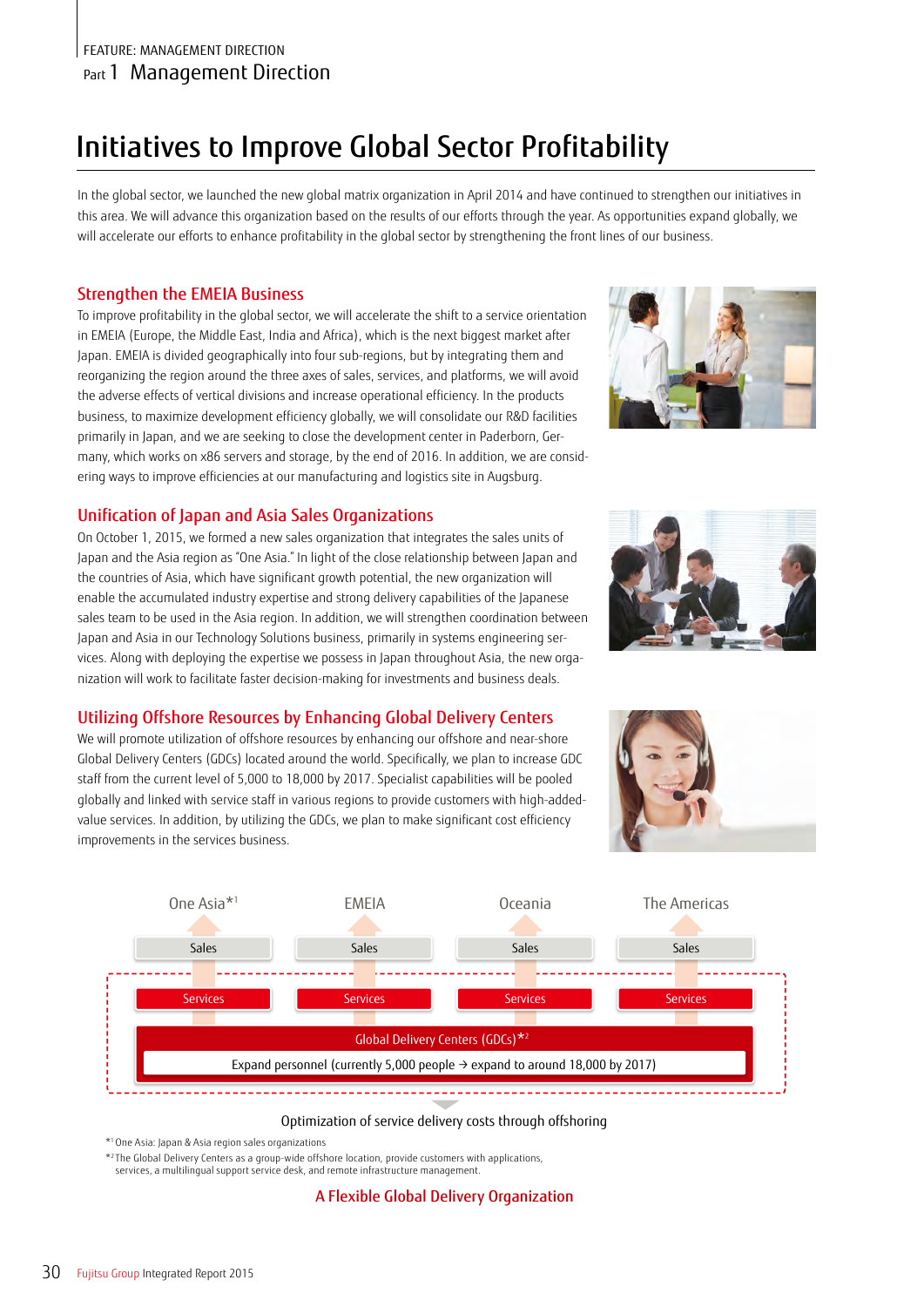# Strengthening Sales Capabilities to Support Innovation

Today, the advance of digital technology is driving the creation of innovative products and services that are overturning established methods. Amid intensifying competition, Fujitsu is expected to play a role in supporting such innovation from an ICT perspective. At the same time, we view this as a business opportunity for Fujitsu.





To capture this opportunity, we believe it is important to become deeply involved as a partner at the conception phase of our customers' businesses and new projects. One of our initiatives in this area is to strengthen our industry-specific sales organization globally. Our industry-specific sales organization stands out from our account sales as it is characterized by its industry-specific sales teams which boast a wealth of knowledge and experience in their industries, businesses, service sectors, and core technology fields. Fujitsu already has industry-specific sales teams in manufacturing, healthcare, and agriculture. In the future, we will also deploy industry-specific sales teams in fields such as self-driving vehicles, FinTech, and digital marketing. Account sales will continue to provide robust customercentric support, but we are integrating them with industry-specific sales teams to build cooperative relationships with our customers in new areas.

We have already been involved in more than 300 field trials globally. We take the knowledge and technology acquired in the course of these many trial projects and deliver them globally in the form of high-value-added services.



Marketing about 60 projects



Healthcare/Nursing Care about 30 projects



Transportation

about 40 projects



Food/Farming about 30 projects



Logistics about 30 projects



Social Infrastructure about 20 projects

Over 300 Trials of Co-creation with Customers



Manufacturing about 30 projects



Distribution about 20 projects